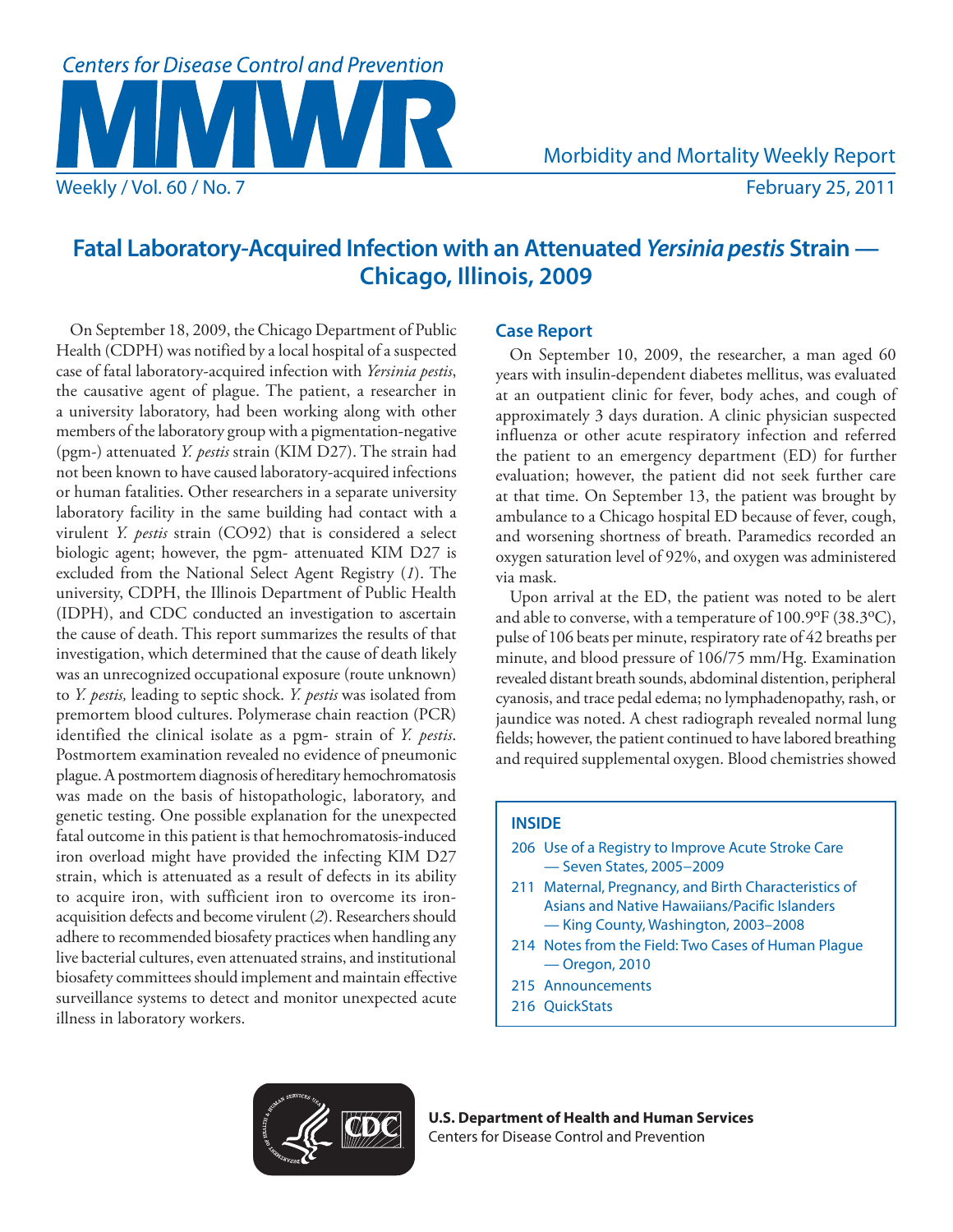renal failure (creatinine: 6.5 mg/dL; blood urea nitrogen: 73 mg/dL), incipient acidosis (bicarbonate:  $17 \text{ mEq/L}$ ; PaCO<sub>2</sub>: 31mmHg; pH: 7.36), and elevated liver function enzymes (aspartate aminotransaminase [AST]: 794 IU/L; alanine aminotransaminase [ALT]: 160 IU/L). Complete blood count showed severe leukocytosis (white blood cells:  $79.2 \frac{10^3}{\text{mL}}$ ) with a left shift (22% band forms) and hemoglobin level and platelet count within normal limits. Extracellular bacteria were noted on a peripheral blood smear.

The patient initially was treated with diuretics for suspected congestive heart failure and later with intravenous antibiotics (vancomycin and piperacillin/tazobactam) once infection was suspected. At approximately 12 hours after presentation, the patient had worsening respiratory distress and was intubated. He died 1 hour later of cardiac arrest, despite resuscitation attempts.

The patient had last worked in the laboratory on September 4. On September 10, he notified his supervisor about his illness to explain his absence from work. Whether the patient himself suspected his symptoms were consistent with plague is not known; however, existing laboratory policy called for laboratory workers with illness consistent with plague to report to the university's occupational health clinic (or to the ED). The patient's occupation was not documented in the records of either the outpatient clinic he visited or the hospital ED.

On September 14, blood cultures drawn the previous day yielded gram-negative bacilli (four of four bottles), grampositive cocci (three of four bottles), and yeast (one of four

bottles and presumed to be a contaminant). On September 15, the clinical laboratory identified the gram-positive cocci as nutritionally variant streptococci (NVS). An autopsy performed the same day identified no signs of pneumonia, bowel perforation, or endocarditis, which is often associated with NVS infection. Efforts to identify the slow-growing, gram-negative organism were under way when, on September 16, an ED physician learned that the patient had worked in a laboratory that conducted research on select biologic agents and notified the hospital clinical laboratory. On the morning of September 18, 16S ribosomal DNA sequencing performed by the hospital clinical laboratory narrowed the identity of the gram-negative bacilli to either *Y. pestis* or *Y. pseudotuberculosis*. That same day, hospital infection control staff members notified CDPH of the suspected *Y. pestis* case.

# **Epidemiologic and Environmental Investigation**

On September 18, CDPH, IDPH, CDC, and the university initiated a joint investigation to determine the source of *Y. pestis* infection, identify any potential additional infections, and implement prevention and control measures. Because inhalation exposure could not be excluded, antimicrobial prophylaxis was offered to all staff members at the research laboratory in which the patient worked and to his close contacts. A close contact was defined as a person who had been within 6 feet of the patient or who had handled his blood or tissue samples during September 7–18, 2009. Unless contraindications existed, a 7-day course of doxycycline was

| The MMWR series of publications is published by the Office of Surveillance, Epidemiology, and Laboratory Services, Centers for Disease Control and Prevention (CDC),<br>U.S. Department of Health and Human Services, Atlanta, GA 30333.                                                                                                                                                                                                                          |                                                                                  |
|-------------------------------------------------------------------------------------------------------------------------------------------------------------------------------------------------------------------------------------------------------------------------------------------------------------------------------------------------------------------------------------------------------------------------------------------------------------------|----------------------------------------------------------------------------------|
| Suggested citation: Centers for Disease Control and Prevention. [Article title]. MMWR 2011;60: [inclusive page numbers].                                                                                                                                                                                                                                                                                                                                          |                                                                                  |
| <b>Centers for Disease Control and Prevention</b><br>Thomas R. Frieden, MD, MPH, Director<br>Harold W. Jaffe, MD, MA, Associate Director for Science<br>James W. Stephens, PhD, Office of the Associate Director for Science<br>Stephen B. Thacker, MD, MSc, Deputy Director for Surveillance, Epidemiology, and Laboratory Services<br>Stephanie Zaza, MD, MPH, Director, Epidemiology and Analysis Program Office<br><b>MMWR Editorial and Production Staff</b> |                                                                                  |
| Ronald L. Moolenaar, MD, MPH, Editor, MMWR Series                                                                                                                                                                                                                                                                                                                                                                                                                 |                                                                                  |
| John S. Moran, MD, MPH, Deputy Editor, MMWR Series                                                                                                                                                                                                                                                                                                                                                                                                                | Martha F. Boyd, Lead Visual Information Specialist                               |
| Robert A. Gunn, MD, MPH, Associate Editor, MMWR Series                                                                                                                                                                                                                                                                                                                                                                                                            | Malbea A. LaPete, Julia C. Martinroe,                                            |
| Teresa F. Rutledge, Managing Editor, MMWR Series                                                                                                                                                                                                                                                                                                                                                                                                                  | Stephen R. Spriggs, Terraye M. Starr<br><b>Visual Information Specialists</b>    |
| Douglas W. Weatherwax, Lead Technical Writer-Editor                                                                                                                                                                                                                                                                                                                                                                                                               | Quang M. Doan, MBA, Phyllis H. King                                              |
| Donald G. Meadows, MA, Jude C. Rutledge, Writer-Editors                                                                                                                                                                                                                                                                                                                                                                                                           | <b>Information Technology Specialists</b>                                        |
| <b>MMWR Editorial Board</b>                                                                                                                                                                                                                                                                                                                                                                                                                                       |                                                                                  |
| William L. Roper, MD, MPH, Chapel Hill, NC, Chairman                                                                                                                                                                                                                                                                                                                                                                                                              |                                                                                  |
| Virginia A. Caine, MD, Indianapolis, IN                                                                                                                                                                                                                                                                                                                                                                                                                           | Patricia Quinlisk, MD, MPH, Des Moines, IA                                       |
| Jonathan E. Fielding, MD, MPH, MBA, Los Angeles, CA                                                                                                                                                                                                                                                                                                                                                                                                               | Patrick L. Remington, MD, MPH, Madison, WI                                       |
| David W. Fleming, MD, Seattle, WA<br>William E. Halperin, MD, DrPH, MPH, Newark, NJ                                                                                                                                                                                                                                                                                                                                                                               | Barbara K. Rimer, DrPH, Chapel Hill, NC<br>John V. Rullan, MD, MPH, San Juan, PR |
| King K. Holmes, MD, PhD, Seattle, WA                                                                                                                                                                                                                                                                                                                                                                                                                              | William Schaffner, MD, Nashville, TN                                             |
| Deborah Holtzman, PhD, Atlanta, GA                                                                                                                                                                                                                                                                                                                                                                                                                                | Anne Schuchat, MD, Atlanta, GA                                                   |
| John K. Iglehart, Bethesda, MD                                                                                                                                                                                                                                                                                                                                                                                                                                    | Dixie E. Snider, MD, MPH, Atlanta, GA                                            |
| Dennis G. Maki, MD, Madison, WI                                                                                                                                                                                                                                                                                                                                                                                                                                   | John W. Ward, MD, Atlanta, GA                                                    |
|                                                                                                                                                                                                                                                                                                                                                                                                                                                                   |                                                                                  |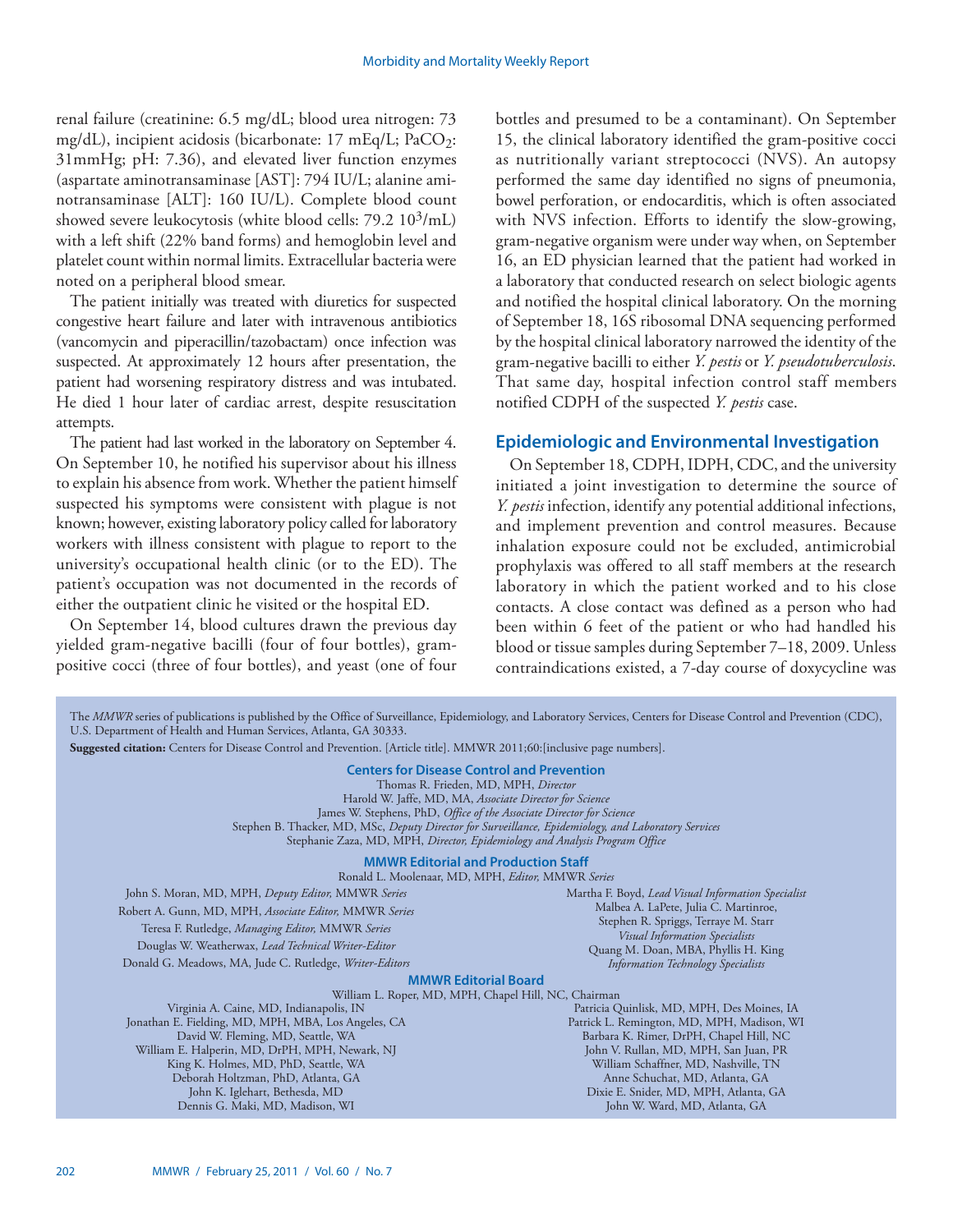prescribed for prophylaxis. All 30 coworkers were prescribed prophylaxis during September 19–20. One household contact and 64 other close contacts, including medical, laboratory, and pathology personnel, were identified, and 61 (94%) accepted prophylaxis during September 18–20. No additional *Y. pestis* infections have been identified.

An assessment of the laboratory environment identified no major deficiencies in laboratory engineering controls. A review of Occupational Safety and Health Administration Form 300 logs identified no recent work-related injuries or illnesses among workers in this laboratory. A review of attendance records for university biosafety training identified deficiencies in staff attendance (including the patient) at a number of required biosafety courses. The patient's family members and coworkers were asked about knowledge of any possible exposure events, such as a needle puncture or splash of liquid to the face, and none were reported. Interviews with laboratory coworkers revealed that the patient inconsistently complied with the laboratory policy to wear gloves while handling *Y. pestis* KIM D27 bacterial cultures.

# **Laboratory and Pathologic Testing**

Preliminary PCR and microbiologic analyses conducted by the university research laboratory identified the organism isolated from the patient as a pgm- attenuated strain of *Y. pestis* (*3*), consistent with the KIM D27 strain with which the patient worked, and not the virulent *Y. pestis* strain CO92, which was used in a separate laboratory facility on another floor. The IDPH Division of Laboratories confirmed the infecting organism as *Y. pestis.* CDC independently isolated *Y. pestis* from an aliquot of one of the original blood culture bottles and confirmed the absence of the pgm locus. CDC also identified a chloramphenicol resistance gene (a common, laboratory-based resistance marker) that was not in the original laboratory stock strain, suggesting that the infecting strain had been modified as part of routine laboratory research.

To determine whether new virulence mechanisms had been acquired or genetically inserted into the infecting strain, CDC compared the virulence of the infecting strain with that of CO92 from CDC culture archives and the original, attenuated KIM D27 stock strain from the patient's laboratory. Male Swiss Webster mice were inoculated subcutaneously with varying doses of bacteria ranging from  $10^3$  to  $10^8$  colony-forming units (CFUs) for the infecting strain and the parental KIM D27 strain, and from  $10^2$  to  $10^3$  for CO92. Virulence was measured by determining the median lethal dose  $(LD_{50})$ . The  $LD_{50}$  of CO92 was ≤100 CFUs. In contrast, an  $LD_{50}$  was not achieved for either the infecting strain or KIM D27;  $<3\%$  of the mice died after injection with doses as high as  $10^8$  CFUs. Such findings suggest that the strain with which the patient was infected was attenuated and that no new virulence mechanisms were acquired by or engineered into the infecting strain.

Histopathologic examination of the patient's lung tissue at CDC revealed preserved alveolar structure without inflammatory infiltrates that would have indicated pneumonic processes consistent with plague (Figure). Immunohistochemical tests using an anti–*Y. pestis* mouse monoclonal antibody revealed abundant staining of *Y. pestis* in blood vessels of multiple organs, consistent with septicemic plague. Histologic staining revealed abnormal iron deposits in the liver, but not

**FIGURE. Pathologic findings indicating that a deceased researcher had septicemic plague, not pneumonic plague\* — Chicago, Illinois, 2009**





<sup>\*</sup> Investigators compared lung pathology images of a patient with primary pneumonic plague (*top, left*), with that of the deceased researcher (*top, right*). Lung tissue of the patient with primary pneumonic plague shows extensive inflammation and no open air space. Postmortem lung tissue from the deceased researcher shows open air spaces and preserved alveolar structure, indicating the deceased did not have pneumonic processes consistent with plague. Magnification of postmortem lung tissue (*bottom*) revealed gram-negative bacteria (red, rod-shaped) in the lumen of a pulmonary blood vessel. Subsequent immunostaining with a *Yersinia pestis* antibody confirmed *Y. pestis* only in blood vessels of numerous tissues, consistent with septicemic plague.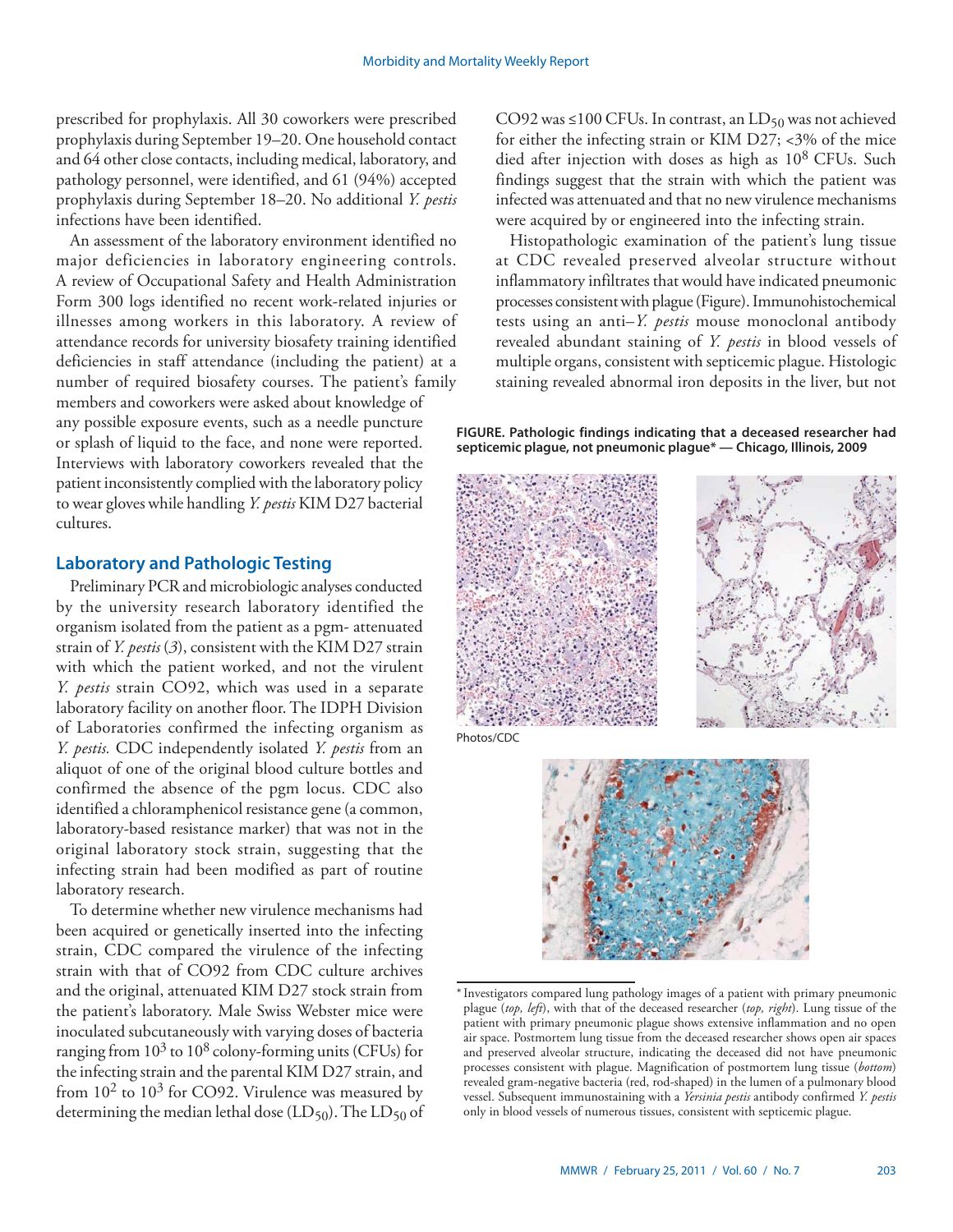#### What is already known on this topic?

The last known laboratory-acquired infection with Yersinia pestis in the United States occurred in 1959.

#### What is added by this report?

This case report describes the first reported fatality from a laboratory-acquired infection with an attenuated strain of Y. pestis.

## What are the implications for public health practice?

Under certain environmental and host conditions, infection with attenuated bacteria might result in severe disease. Researchers always should adhere to recommended use of personal protective equipment. Unexpected acute illness in a laboratory worker should be reported to the institution and health-care providers so that the differential diagnosis can be expanded to include diseases occurring as a result of occupational exposures.

in pancreatic or cardiac tissues. Postmortem testing of blood samples revealed a total serum iron of 541 mcg/dL (reference range: 40–160 mcg/dL), iron saturation of 83.5% (reference range: 14%–50%), and total iron binding capacity of 648 mcg/dL (reference range: 230–430 mcg/dL). Genetic testing revealed that the patient was homozygous for the C282Y mutation of the HFE gene, confirming a postmortem diagnosis of hereditary hemochromatosis (*4*). Investigators found no evidence that the researcher knew he had hemochromatosis or that he exhibited any symptoms of this condition.

# **Reported by**

*K Ritger, MD, S Black, MD, K Weaver, MPH, J Jones, MD, Chicago Dept of Public Health; S Gerber, MD, Cook County Dept of Public Health; C Conover, MD, K Soyemi, MD, Illinois Dept of Public Health. K Metzger, MPH, CDC/CSTE Applied Epidemiology Fellow; B King, MPH, National Institute for Occupational Safety and Health; P Mead, MD, C Molins, PhD, M Schriefer, PhD, Div of Vector-Borne Diseases, W-J Shieh, MD, S Zaki, MD, Div of High-Consequence Pathogens and Pathology, National Center for Emerging and Zoonotic Infectious Diseases; A Medina-Marino, PhD, EIS Officer, CDC.*

## **Editorial Note**

This report describes the first known fatality from a laboratory-acquired infection with attenuated *Y. pestis*. The last known laboratory-acquired infection with *Y. pestis* in the United States occurred in 1959 and was caused by inhalation of a virulent strain (*5*). Pathology findings for the case described in this report are consistent with septicemic plague and inconsistent with pneumonic plague, suggesting a transdermal

or mucosal route of infection. However, a recent study (*6*) demonstrated that intranasal infection of mice with KIM D27 can result in persistent colonization of the lung vasculature, subsequent dissemination of infection, and eventual death without classic pathologic signs of pneumonic plague. Consequently, a respiratory route of infection cannot be ruled out definitively. Although the route of transmission for the infection remains unclear, deficiencies in biosafety practices, including inconsistent use of gloves, could have resulted in inadvertent transdermal exposure. The severe outcome experienced by the patient was unexpected, given that he had worked with an attenuated *Y. pestis* strain that 1) is widely used by laboratory researchers, 2) has not been associated with previous laboratory-acquired infections or fatalities, and 3) is excluded from select biologic agent requirements (*1*). Although NVS bacteremia cannot be excluded as a contributing factor in the patient's death, the clinical course, lack of endocarditis, and the visualization of *Y. pestis* in blood vessels throughout the body strongly support gram-negative sepsis as the cause of death.

Hemochromatosis, an iron-overload disease (*7*), is characterized by increased iron absorption and progressive iron storage in multiple organs. Persons with hemochromatosis are especially susceptible to infection with *Vibrio vulnificus*, *Listeria monocytogenes, Yersinia enterocolitica,* and *Yersinia pseudotuberculosis* (*7*). Animal studies have shown that the virulence of pgm- *Y. pestis*  strains can be enhanced by the simultaneous injection of iron into experimental animals (*2*). Conceivably, hemochromatosisinduced iron overload might have a similar effect, enhancing the virulence of the infecting KIM D27 strain by compensating for its iron-acquisition defects (*2*). Although iron deposition in pancreatic tissue is known to cause bronze diabetes, pathologic examination ruled out iron deposition as the cause of this patient's diabetes. Nonetheless, diabetes is a known risk factor for increased severity and complications from bacterial infections (*8*).

Research using animal models of hemochromatosis (*9*) is under way to better understand susceptibility to infection with bacteria attenuated as a result of defects in iron acquisition. Researchers working with attenuated *Y. pestis* and other potentially infectious material should always use at least biosafety level 2 practices (*10*), and laboratory managers should ensure that staff adheres to recommended biosafety practices. Institutional safety committees should implement and maintain effective surveillance programs to identify and monitor acute illness among laboratory workers, and healthcare providers should routinely inquire about occupational exposures when evaluating patients.